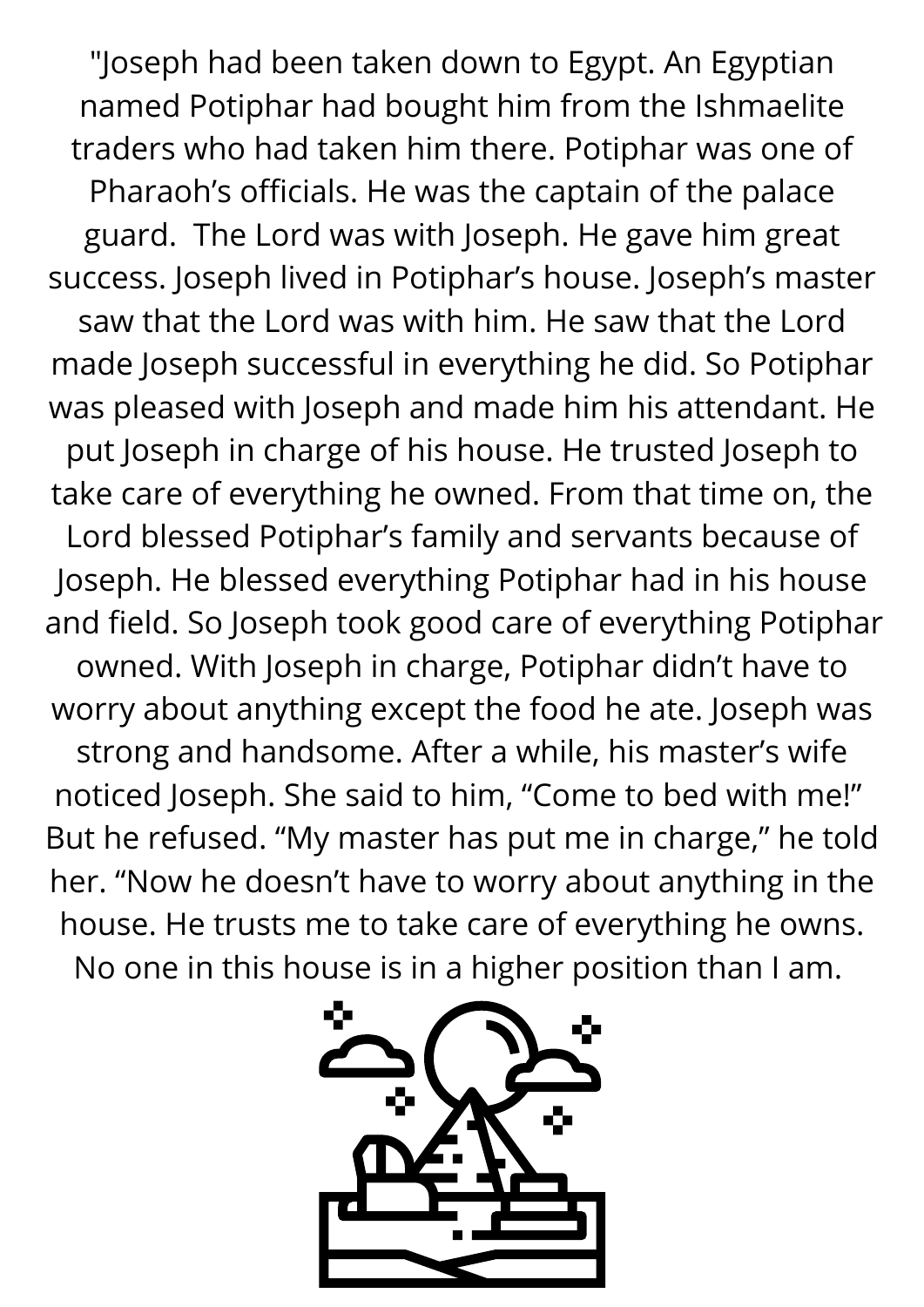My master hasn't held anything back from me, except you. You are his wife. So how could I do an evil thing like that? How could I sin against God?" She spoke to Joseph day after day. But he told her he wouldn't go to bed with her. He didn't even want to be with her. One day Joseph went into the house to take care of his duties. None of the family servants was inside. Potiphar's wife grabbed him by his coat. "Come to bed with me!" she said. But he left his coat in her hand. And he ran out of the house. She saw that he had left his coat in her hand and had run out of the house. So she called her servants. "Look, " she said to them, "this Hebrew slave has been brought here to make fun of us! ... But I screamed for help. He heard my scream. So he left his coat beside me and ran out of the house." She kept Joseph's coat with her until Potiphar came home. Then she told him her story. She said, "That Hebrew slave you brought us came to me to rape me. But I screamed for help. So he left his coat beside me and ran out of the house." Potiphar's

wife told him, "That's how your slave treated me." When Joseph's master heard her story, he became very angry. So he put Joseph in prison. It was the place where the king's prisoners were kept." Genesis 39:1-20 NIRV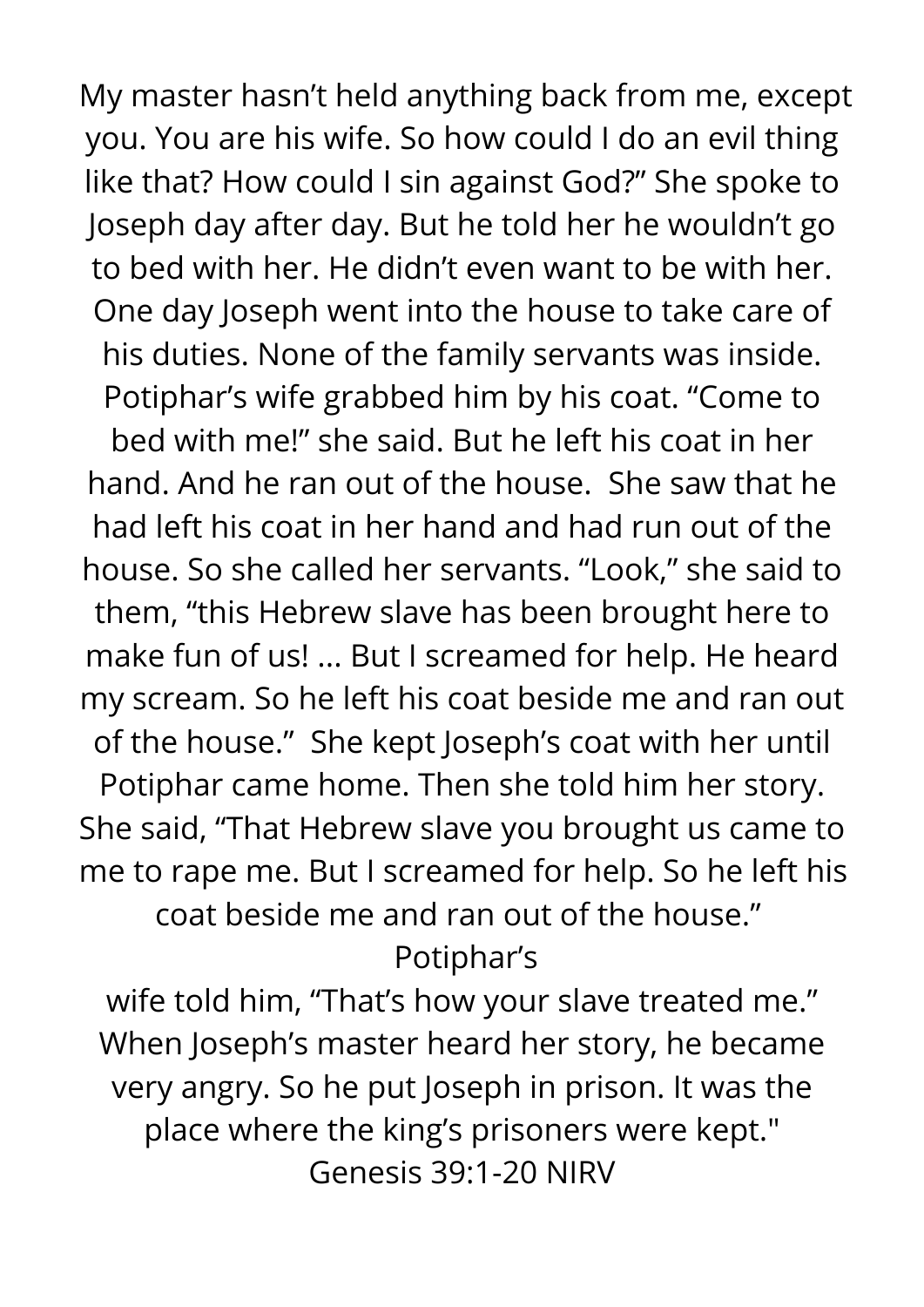## QUESTIONS:



## 1) Who bought Joseph when he arrived in Egypt?

## 2) How did God take care of Joseph?

3) How did Joseph end up in jail?